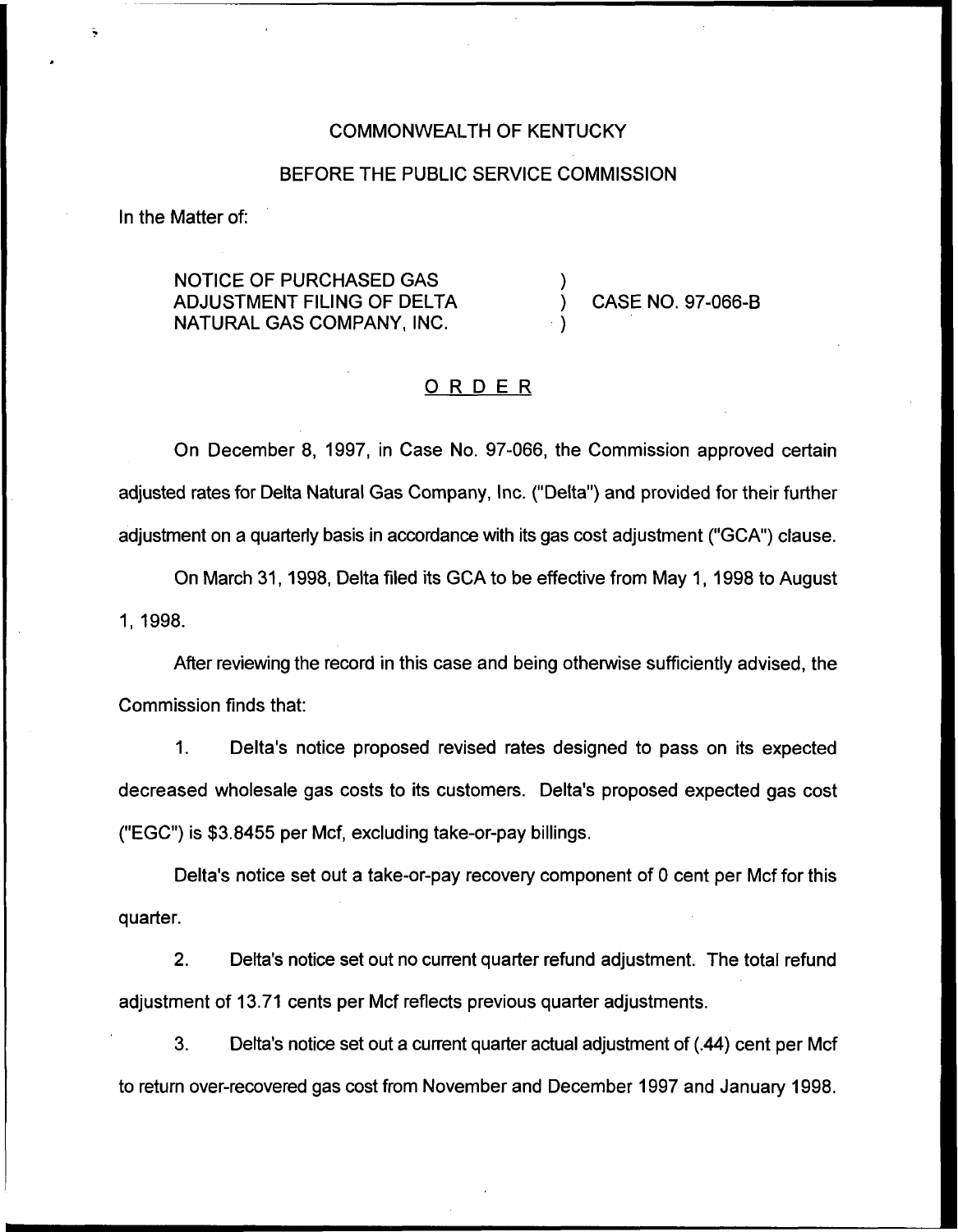The proposed total actual adjustment of (31.52) cents per Mcf reflects the current overcollection as well as under- and over-collections from three previous quarters.

4. Delta's notice set out a balance adjustment of 12.20 cents per Mcf. This balance adjustment compensates for net under-collections which occurred as a result of previous adjustments.

5. These adjustments produce a gas cost recovery rate ("GCR") of \$3.5152 per Mcf, \$1.0601 per Mcf less than its previous GCR.

6. The rate adjustment in the Appendix to this Order is fair, just, and reasonable, in the public interest, and should be approved for final meter readings on and after May 1, 1998.

7. Delta requested confidentiality for Schedule VI, which contains business information required by the Commission pertaining to Delta's subsidiaries. Delta Resources, Inc. and Delgasco engage in unregulated, competitive activities. Competitors of these subsidiaries could use business information of these subsidiaries to place themselves in an advantageous position vis-a-vis the subsidiaries and Delta. Thus, disclosure of the information is likely to cause Delta and these subsidiaries competitive injury and should be protected.

IT IS THEREFORE ORDERED that:

1. The rates in the Appendix to this Order are fair, just, and reasonable, and are effective for final meter readings on and after May 1, 1998.

2. Within 30 days of the date of this Order, Delta shall file with this Commission its revised tariffs setting out the rates authorized herein.

 $-2-$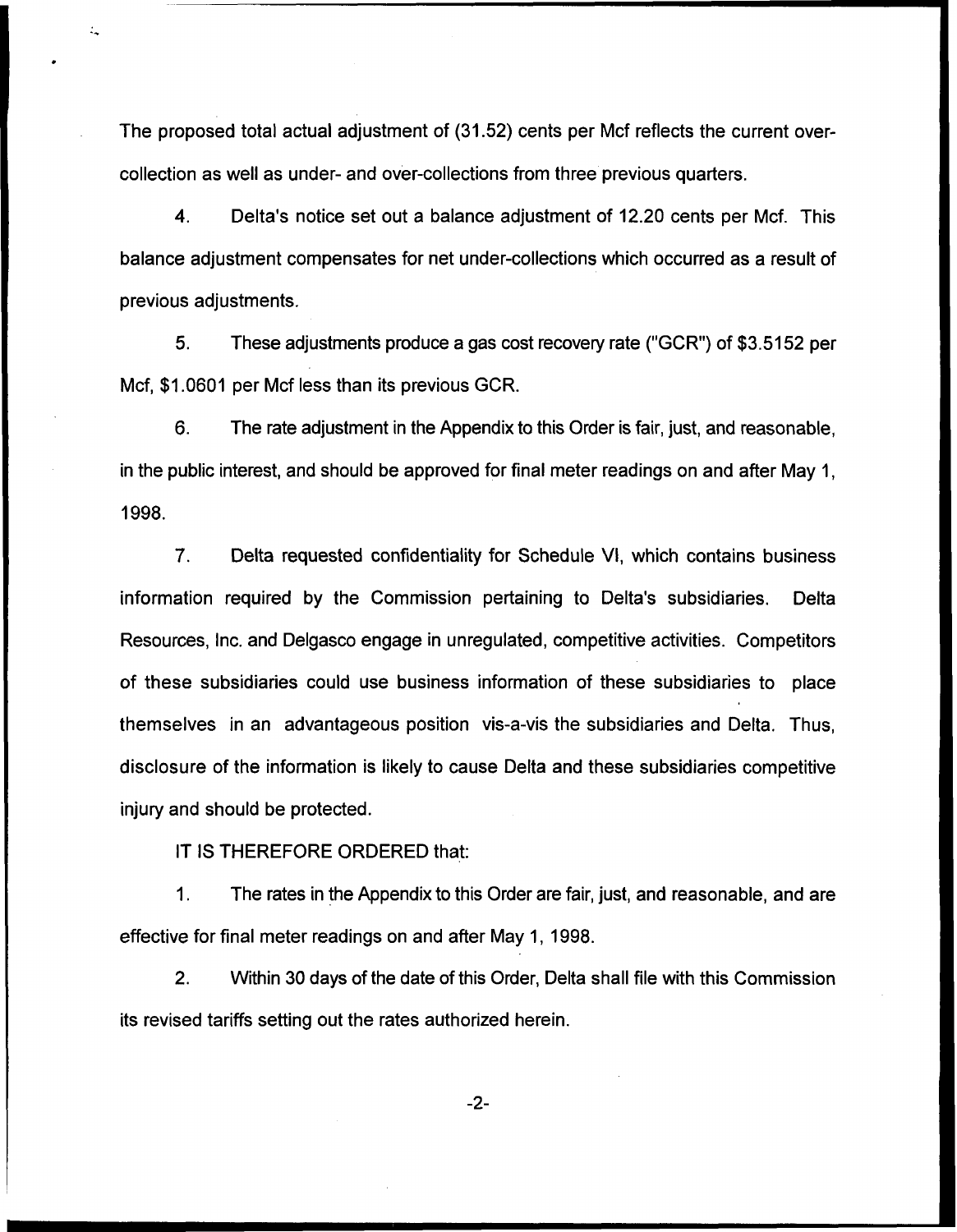3. Schedule Vl, which Delta has petitioned to be withheld from public disclosure, shall be held and retained by this Commission as confidential and shall not be open for public inspection.

Done at Frankfort, Kentucky, this 24th day of April, 1998.

# PUBLIC SERVICE COMMISSION

Chairma B. Q. Helfon

Vice Chairman

Commissioner

ATTEST Executive 'Director